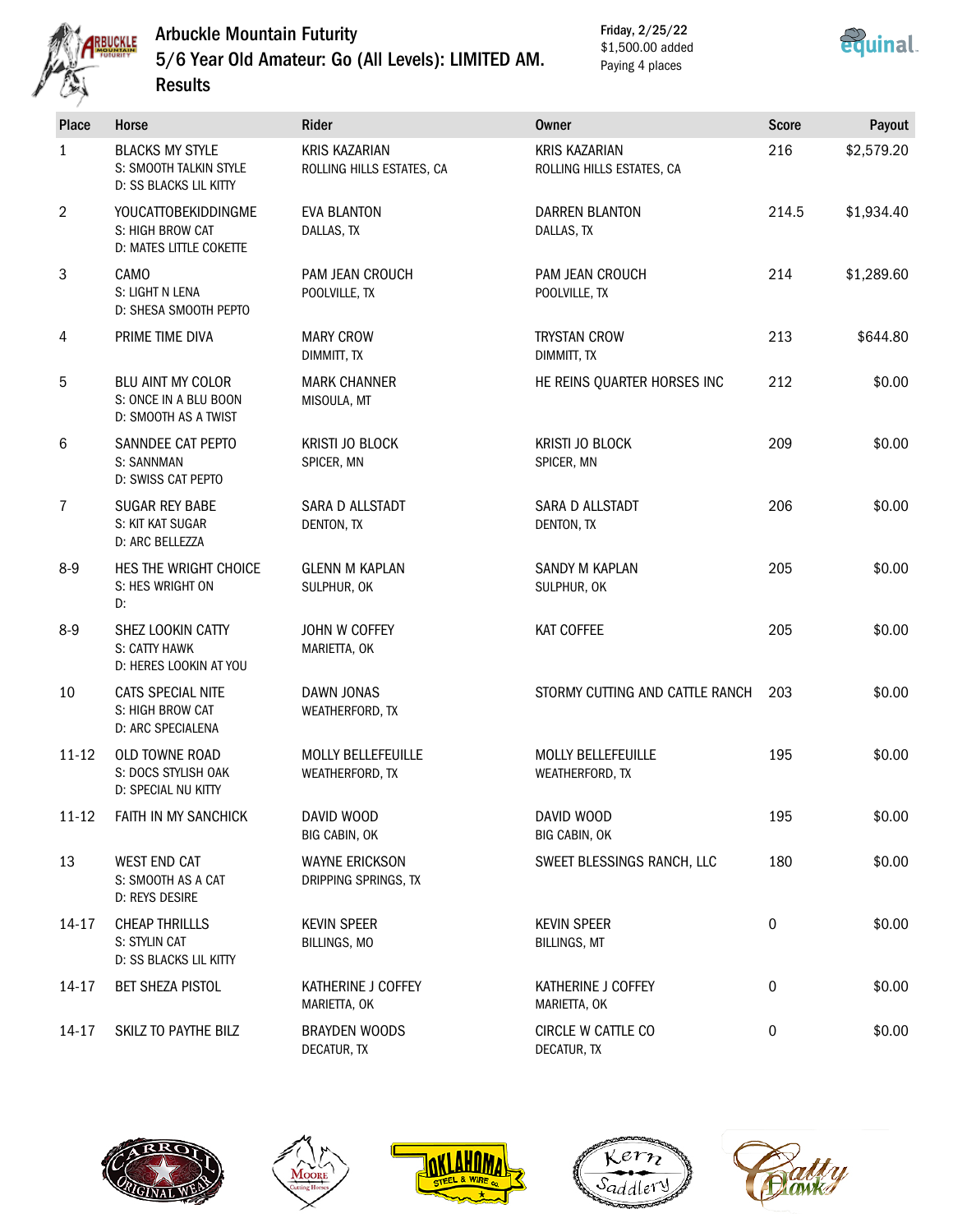

## Arbuckle Mountain Futurity 5/6 Year Old Amateur: Go (All Levels): LIMITED AM. **Results**

Friday, 2/25/22 \$1,500.00 added Paying 4 places



| <b>Place</b> | Horse                                                              | Rider                              | Owner                              | <b>Score</b> | Payout |
|--------------|--------------------------------------------------------------------|------------------------------------|------------------------------------|--------------|--------|
| 14-17        | CHITACHITA BOONBOON<br>S: ONCE IN A BLU BOON<br>D: CHITA BLUE STAR | <b>TRYSTAN CROW</b><br>DIMMITT. TX | <b>TRYSTAN CROW</b><br>DIMMITT, TX |              | \$0.00 |

Total Payout \$6,448.00









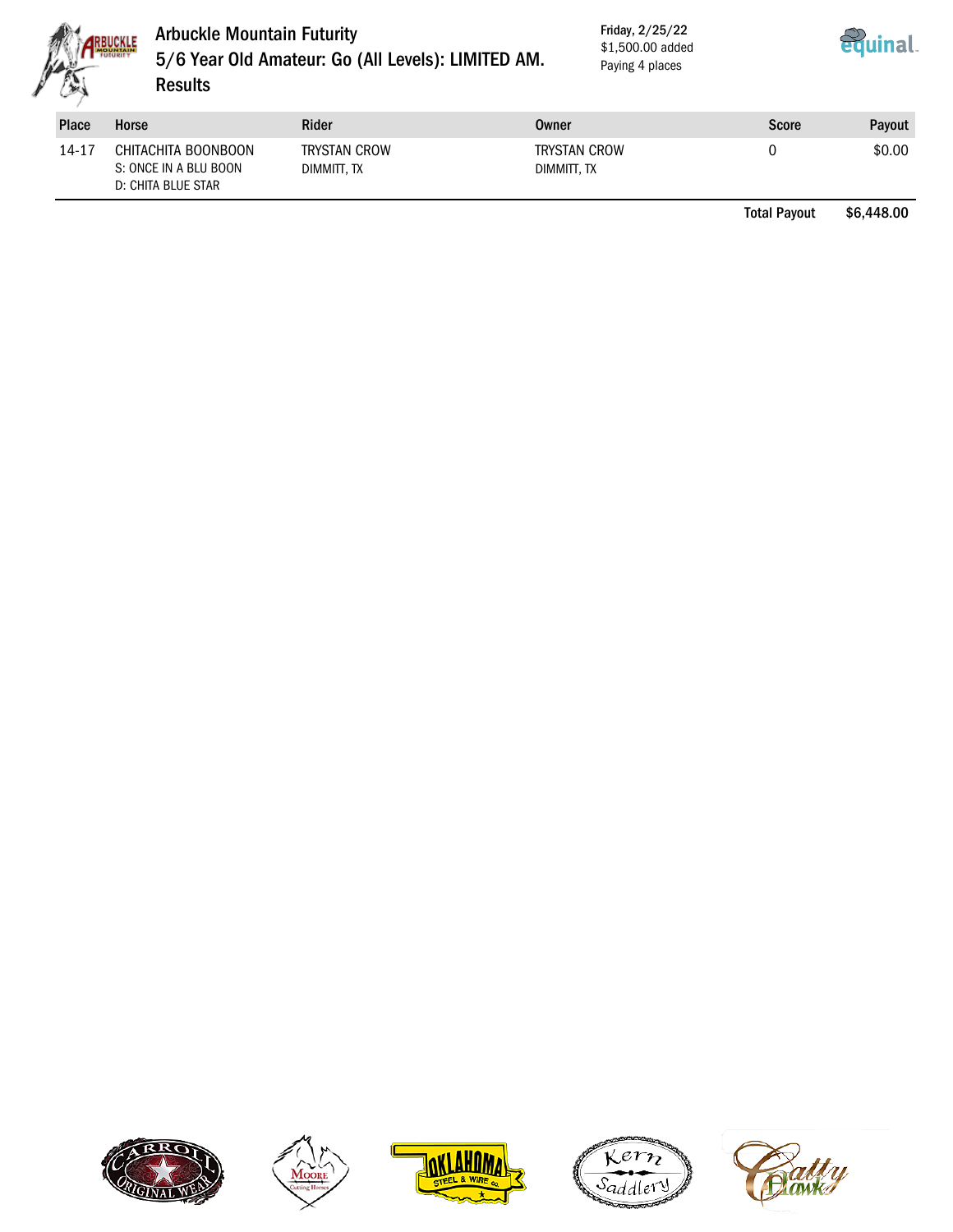

#### Arbuckle Mountain Futurity Friday, 2/25/22 Paying 1 place



|  |  |  |  | 5/6 Year Old Amateur: Go (All Levels): Ltd. Senior Results |  |  |  |  |  |  |  |
|--|--|--|--|------------------------------------------------------------|--|--|--|--|--|--|--|
|--|--|--|--|------------------------------------------------------------|--|--|--|--|--|--|--|

| <b>Place</b> | Horse                                                      | Rider                                | Owner                            | <b>Score</b> | Payout   |
|--------------|------------------------------------------------------------|--------------------------------------|----------------------------------|--------------|----------|
|              | CAMO<br>S: LIGHT N LENA<br>D: SHESA SMOOTH PEPTO           | PAM JEAN CROUCH<br>POOLVILLE, TX     | PAM JEAN CROUCH<br>POOLVILLE, TX | 214          | \$661.50 |
| 2            | HES THE WRIGHT CHOICE<br>S: HES WRIGHT ON<br>D:            | <b>GLENN M KAPLAN</b><br>SULPHUR, OK | SANDY M KAPLAN<br>SULPHUR, OK    | 205          | \$0.00   |
| 3            | CATS SPECIAL NITE<br>S: HIGH BROW CAT<br>D: ARC SPECIALENA | DAWN JONAS<br>WEATHERFORD, TX        | STORMY CUTTING AND CATTLE RANCH  | 203          | \$0.00   |

Total Payout \$661.50









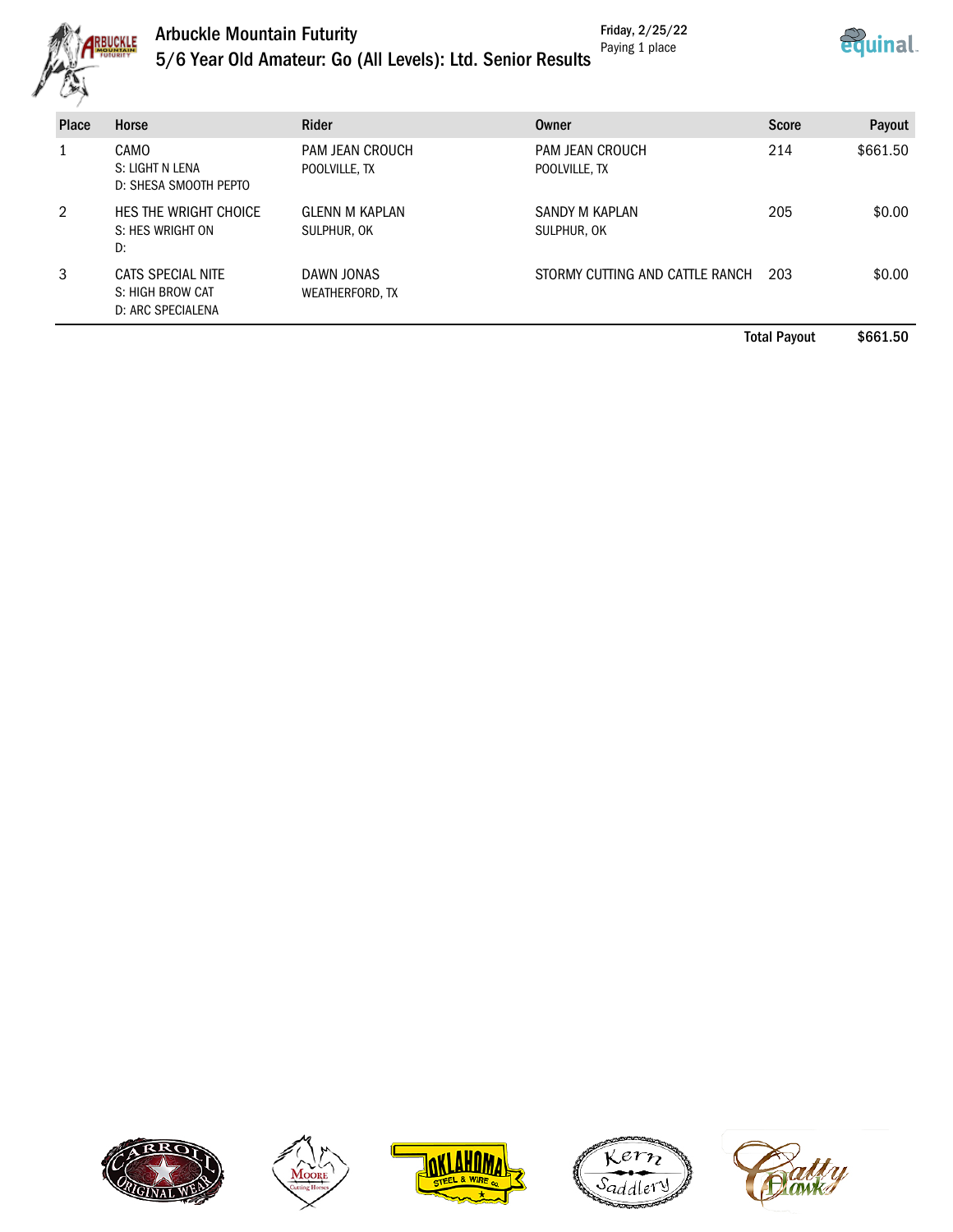





## Arbuckle Mountain Futurity 5/6 Year Old Amateur: Go (All Levels): Ltd. Gelding **Results**

Place Horse **Rider Rider Score Rider Score** Payout Score Rayout Score Rayout Score Rayout